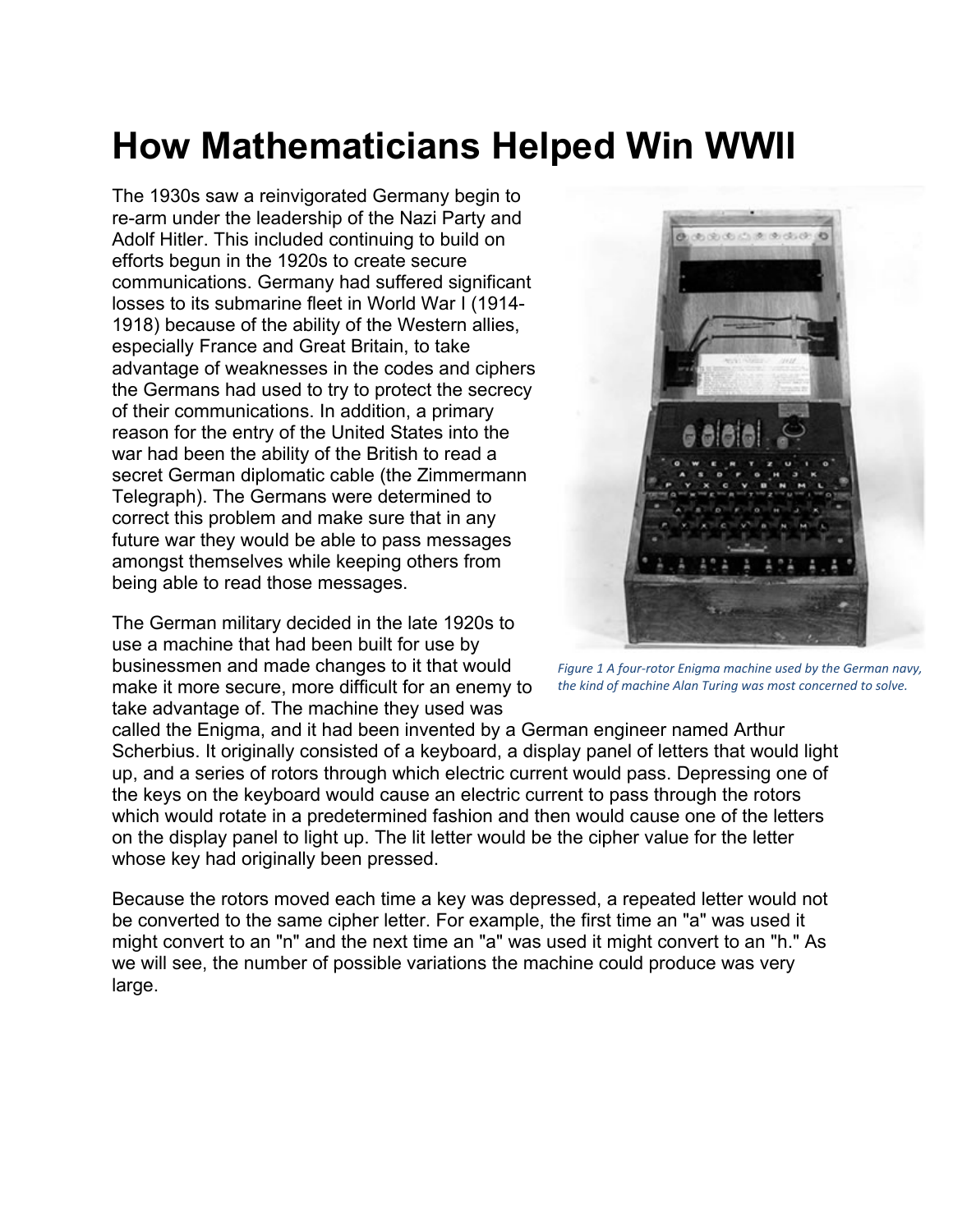The German military made the Enigma machine more challenging by adding a plug board and by increasing the number of rotors they could choose from to operate the machine (there were usually three rotors in the machine at a time, except for the German Navy machines which used four, but there were as many as eight rotors those three or four could be chosen from). These modifications made the machine apparently very formidable. The theoretical number of possible configurations the machine could generate was 3x10 to the  $114<sup>th</sup>$  power. As a matter of perspective, there are only about  $3x10$  to the  $81$ <sup>st</sup> power atoms estimated to be in the entire observable universe.

The countries most concerned with possible attacks by the German military turned the



*Figure 2 A view of the inside of a German naval Enigma, showing the four rotors in place.*

problem of solving messages sent using this machine over to mathematicians. The Poles, the French, and the British all began to work against the Enigma machine, but it was a Polish mathematician, Marian Rejewski, who made the initial breakthroughs. He applied the permutation theory and, after numerous failed attempts, was able to determine the electric wiring of each of the rotors used by the German military in the 1930s. He was helped by the fact that German operators did not always use the machine to its full capability, thereby introducing weaknesses that could be used against it. The Poles had made a critical first step, but this did not solve the puzzle posed by the ability the machine gave the Germans to change the position of each rotor, to alter the way the rotors shifted each other, and to vary the way the plug board was used.

Rejewski was then joined by two other Polish mathematicians, Henryk Zygalski and Jerzy Rozycki, and together they were able to overcome many of these difficulties and could read some German Army and Air Force messages by the time World War II began in 1939. The Polish Army was quickly overrun by the Germans, however, and the Poles who worked on the problem fled from Poland through Southern Europe and made their way to France by early 1940. There they continued their work with the French until France itself was defeated by the Germans in June 1940. Many of the Poles then fled through Spain and Portugal and went to Great Britain where they served out the war continuing the fight against their German enemy. They passed on what they had learned and accomplished, making it possible for British mathematicians to take up their work.

The British, led by Alan Turing, built on the initial Polish successes, but faced a more serious challenge. Just before the war began, the Germans increased the number of rotors they could choose from to select the three they would use each day, increasing the possible variations that had to be dealt with. Turing is considered one of the two or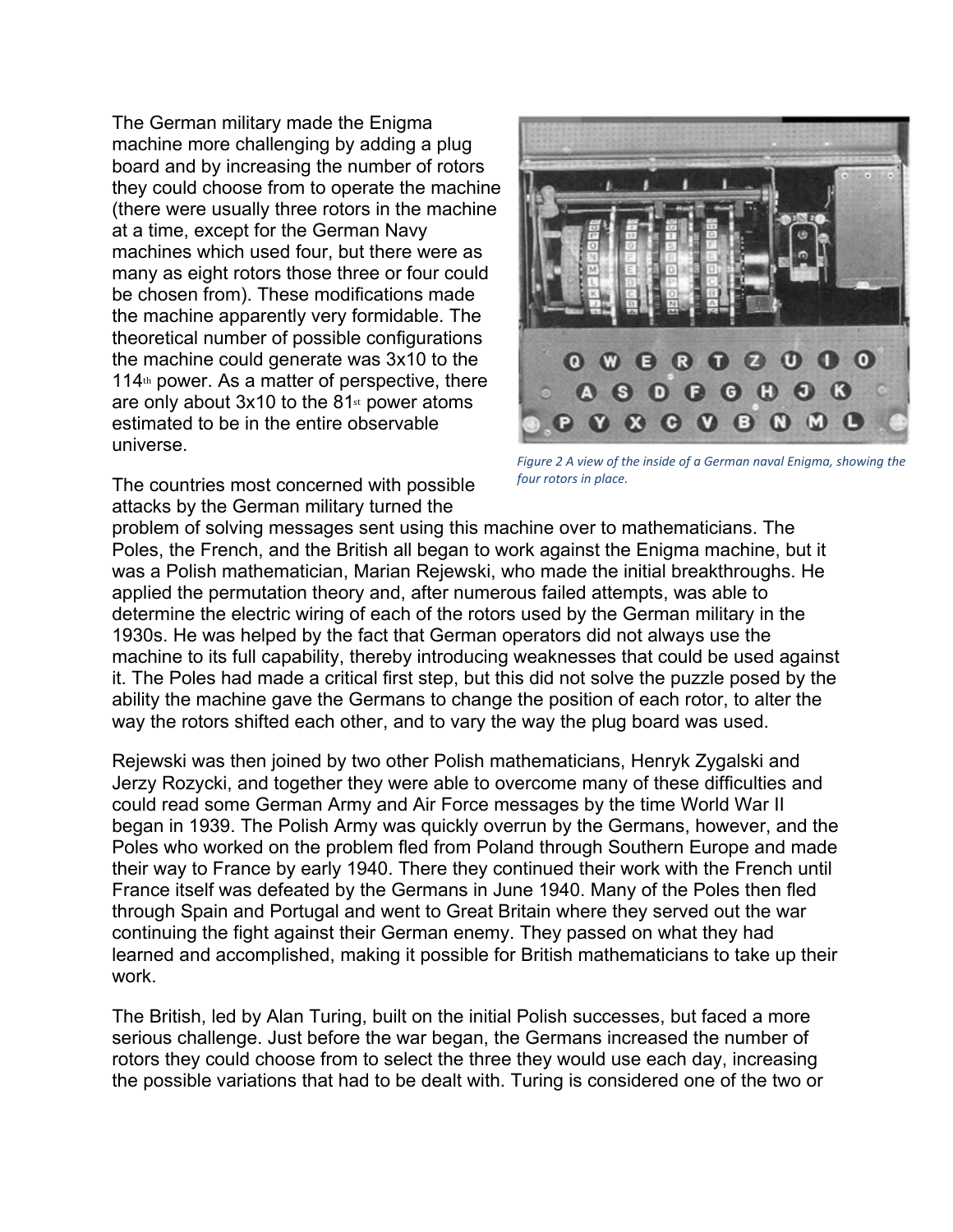three best mathematicians of the twentieth century, and spent the entire war working in cryptanalysis. He and his colleagues used their mathematical skills to improve on a machine the Poles had first built called a "bombe" that enabled the British to compare, in a relatively rapid fashion, the numerous possible keys with portions of messages they thought the Germans were sending. Success was neither total nor assured, but the British and later the Americans were able to read enough German messages to provide great assistance to their armed forces and helped them defeat Nazi Germany.



*Figure 3 Front view of the British bombe.*



*Figure 4 Back view of the British bombe showing the mass of cables necessary for the machine to work.*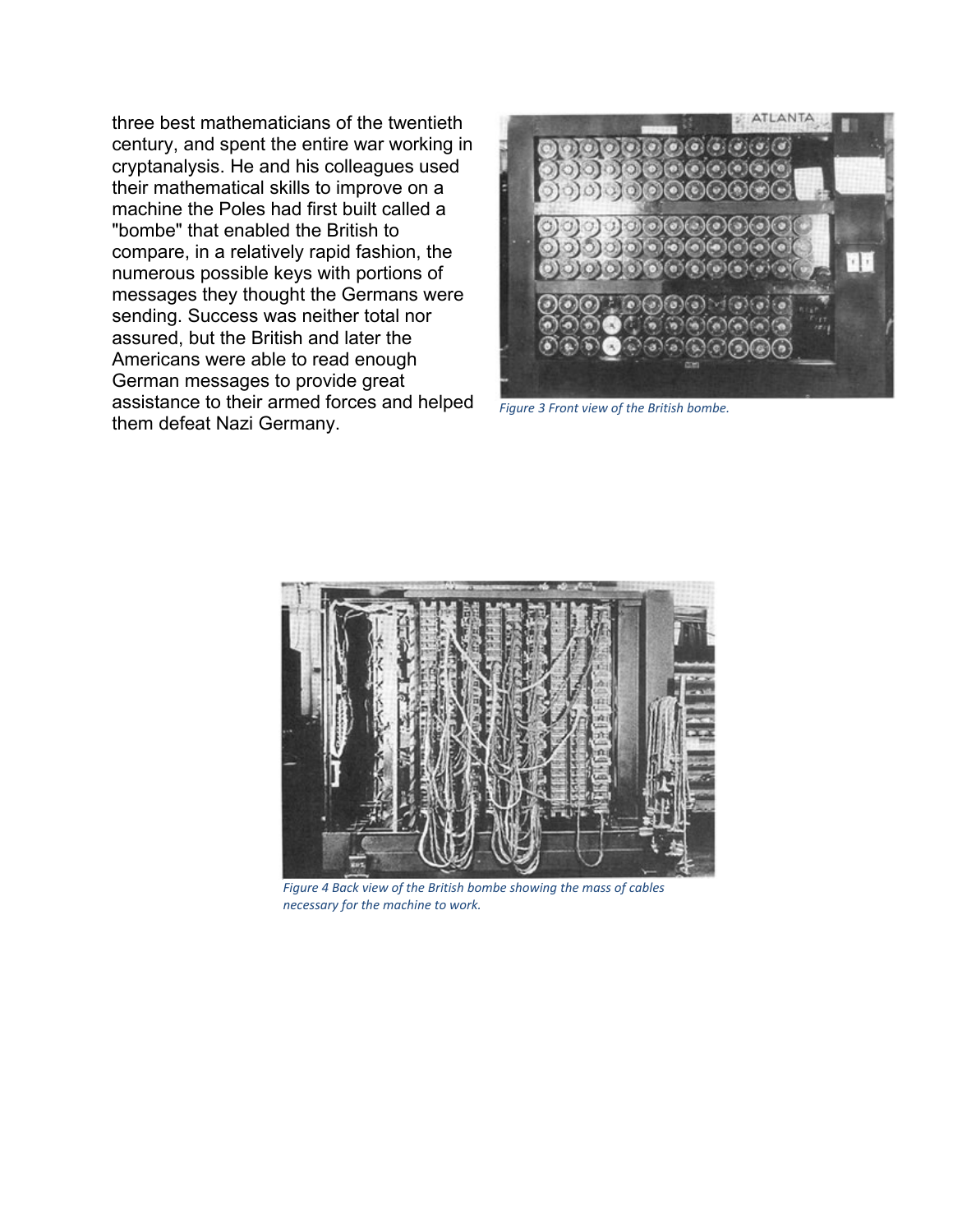

*Figure 5 Adolf Hitler receiving the salute of German troops in Warsaw following their conquest of Poland.*



*Figure 6 Arthur Scherbius, the German engineer who invented the Enigma machine.*